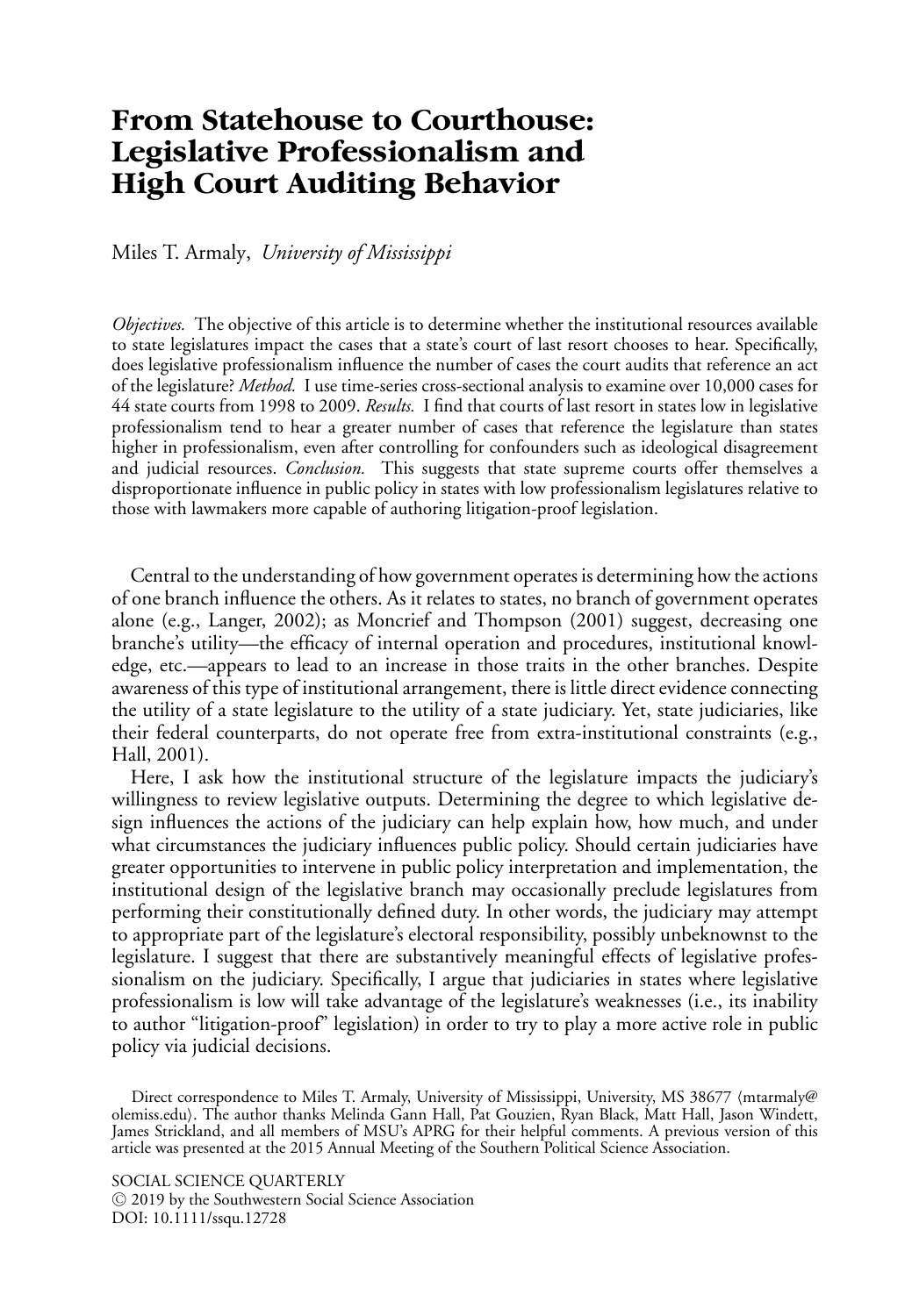To test this proposition, I use data from Hall and Windett (2013) for 488 court-years across 44 state courts of last resort from 1998 to 2009, and examine all court cases that make explicit reference to a statute, article, state constitution, a particular violation thereof, etc.—here deemed "legislature cases"—to determine the effects of legislative professionalism on the judiciary. I find that there are systematic differences across states in the judiciary's willingness to audit the outcomes of the policy-making process. Specifically, lower legislative professionalism increases the number of legislature cases the state high court justices choose to place on their dockets.<sup>1</sup> Substantively, moving from the lowest level of legislative professionalism to the highest level results in a 63 percent decrease in the number of legislature cases. These findings have implications for reform movements and debates regarding the ways in which states structure both their legislative and judicial branches.

A practical implication of the effect of legislative design on the judiciary is that institutional constraints on the legislature may decrease its relative power and inadvertently increase the power of state courts of last resort, possibly resulting in underrepresentation of the state's citizens. By being institutionally ill equipped to proactively insulate itself from potential commandeering of its authority, legislatures low in professionalism may establish contexts where judicial decisions can be a disproportionately powerful (not to mention constitutionally murky) force in public policy. Legislatures low in professionalism have fewer resources to construct quality legislation; state high courts may take advantage of these weaknesses to review cases and, when possible, shape public policy in accordance with their image. By co-opting public policy duties, judiciaries may represent a constituency by whom they were not elected, a particularly disturbing possibility in states where judges are not elected.

## **Statutory Quality and Judicial Activity**

Langer (2002) suggests that "[t]he system of checks and balances ties political ambitions pursued by judges to the ambitions of the other government actors. While each branch of government works against each other, they must also work together." I argue that legislatures low in resources are unable to write bills that are difficult to litigate or, conversely, frequently write bills that are likely to be subject to litigation. In pursuit of political ambition, state high courts seize opportunities to impact policy by choosing to hear cases litigating such legislation. My argument unfolds in three parts. (1) An unprofessional legislature should be less able than a legislature not afflicted by such complications to produce quality, reviewproof legislation.<sup>2</sup> (2) Low-quality outputs will lead to a greater amount of material on which legal questions may arise. (3) Finally, courts that are aware of institutional contexts take advantage of legislatures that lack the resources to proactively protect themselves from judicial decisions. I expand on each of these components in turn.

The legislative delegation literature suggests that legislators are aware that bills can have varying degrees of detail (Epstein and O'Halloran, 1999; Volden, 2002). Huber and Shipan (2002) ask how costly it is for state legislators to write detailed legislation; they find that legislators are aware of differences in statutory detail and purposefully vary this

<sup>&</sup>lt;sup>1</sup>State supreme court, state high court, and state court of last resort are used interchangeably. While different states have different names for such institutions (e.g., California's is the Supreme Court of California and Massachusetts' is the Supreme Judicial Court), they all refer to the state court that sits atop the state's judicial hierarchy. Oklahoma and Texas each have two such courts, one handling exclusively criminal appeals and the other handling the remainder.

 ${}^{2}$ The use of "review" in this article does not differentiate between statutory interpretation and judicial review. Instead, it merely refers to judicial appraisal of some action of the legislature.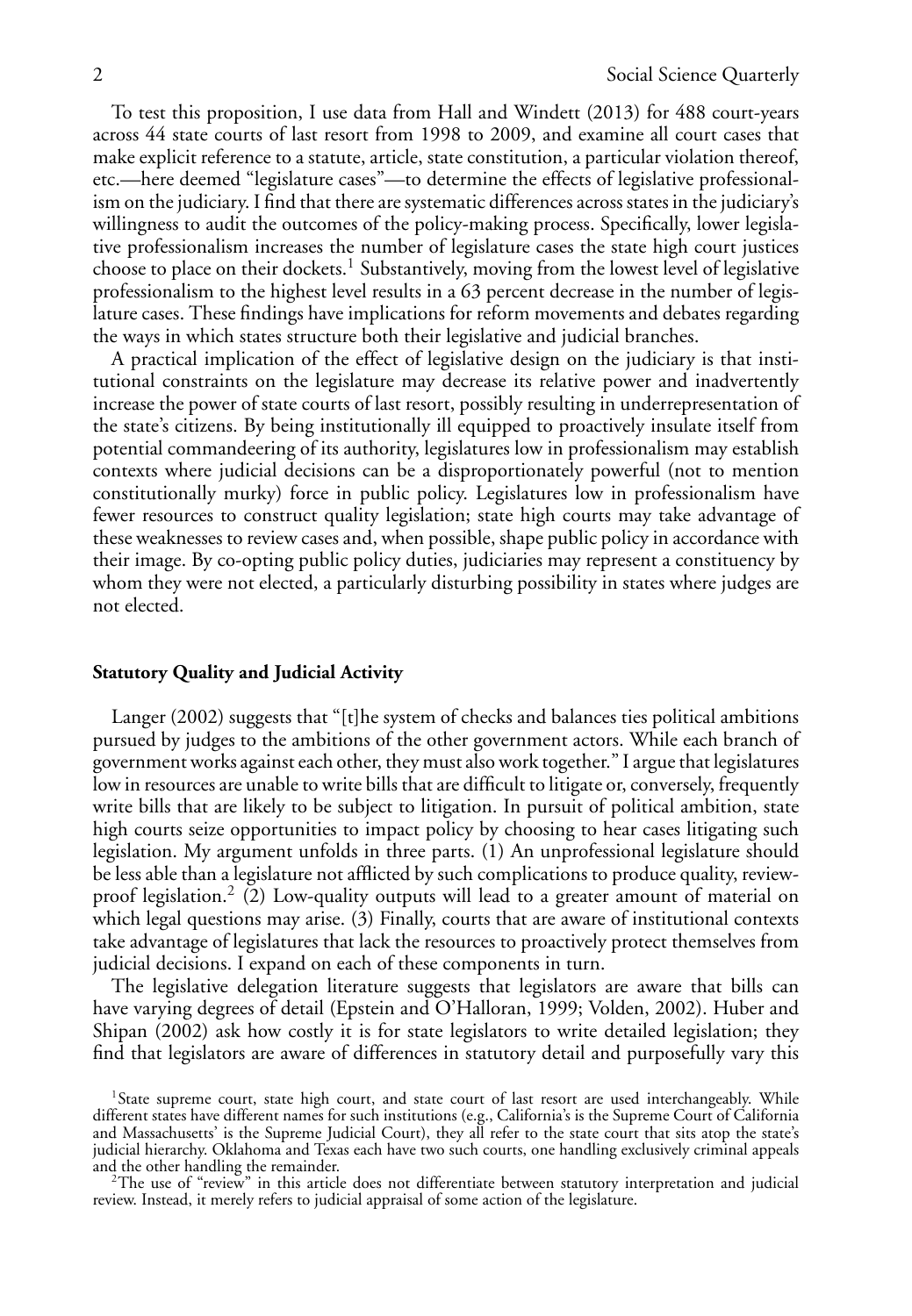detail in their law writing. Lawmakers can vary detail, policy-specific language, procedural language, and the issue characterization to tighten or loosen the reins they maintain over the implementation of that policy. Huber and Shipan also note that the willingness and ability to vary these details is a product of legislative capacity. Legislators low in capacity (i.e., low in resources) will have higher costs to pay (and thus a lower willingness) to obtain the information and skills to write bills that stave off judicial examination. When costs are high (when resources are low), legislators will be both less able and less willing to overcome these costs; when costs are low (when resources are high), legislators will be better able and more willing to overcome these costs. Legislative professionalism measures the resources available to each state legislature and relates to an institution's ability to overcome these costs.

The institutional design of each state legislature constrains (or, conversely, amply provides) its resources. Bendiner, regarding the requisite abilities for success as a legislator, noted that the process of writing a bill is uncommonly complex and requires "remarkable skill" (1964:15). Scholarship on term limits—an institutional resource constraint—has investigated the link between resource constraints and legislative outputs. Indeed, Kousser (2006) demonstrates that resource-poor legislatures lack policy knowledge, which may lead to substandard outputs. Further, Kousser cites a source who remarks: "Since term limits, there is less scrutiny of legislation and less quality in both houses" (2005:37). More colloquially, another source comments, "legislation is smaller and crappier" and another states that "[p]revious legislators [i.e., those before term limits] had the skills, but not the will. The current group has the will, but not the skills" (Kousser, 2005:40). While a congressperson's principal function is to make laws, state legislators institutionally vary in the ability to perform that function well.

When the legislators individually and the legislatures together are either unable to clearly articulate their intentions or write legislation that does not contradict legislation already in place, their statutes will require more frequent supervision. As Jones comments: "Hard technical work has to be done before even the best lawmaking idea can be made into a clear and enforceable statute" (1952:441). While they may have specific policy goals, less professional legislatures may be ill equipped to structure legislation with sufficient detail for executors of the statute to uniformly, reasonably, or constitutionally enforce it. I argue that legislators and legislatures that must expend greater resources to author quality and nuanced statutes produce lower-quality outputs. States and legislatures vary in their ability to craft quality legislation.

Additionally, judges are aware of, and can respond accordingly to, the political and contextual environments in which they sit. Langer (2002) argues that "state supreme court justices are expected to alter their votes in response to the anticipated reactions from the legislature and the governor." Thus, state high courts can be expected to understand the legislative environment in their state and respond suitably. Therefore, judges who anticipate no response due to an ineffectual or weak legislature should not constrain their vote and seek to gain power in the policy-making realm. For instance, in addition to case characteristics and policy preferences, state judicial decision making has been shown to be impacted by such intra- and extra-institutional variables such as the institutional design of the judiciary (Brace and Hall, 1990), judicial selection procedures (Brace and Hall, 1997), partisan division and competition (Dubois, 1988; Brace and Hall, 1993), and even state public opinion (Devins and Mansker, 2010; Hall, 2014). Given that, at the state level, judicial behavior and votes are shaped by the environments in which the courts operate, state-specific legislative designs unrelated to the judiciary should influence the behavior of judges. Much more pointedly, the neo-institutional approach to judicial decision making at the state level argues that judges are influenced by institutional designs,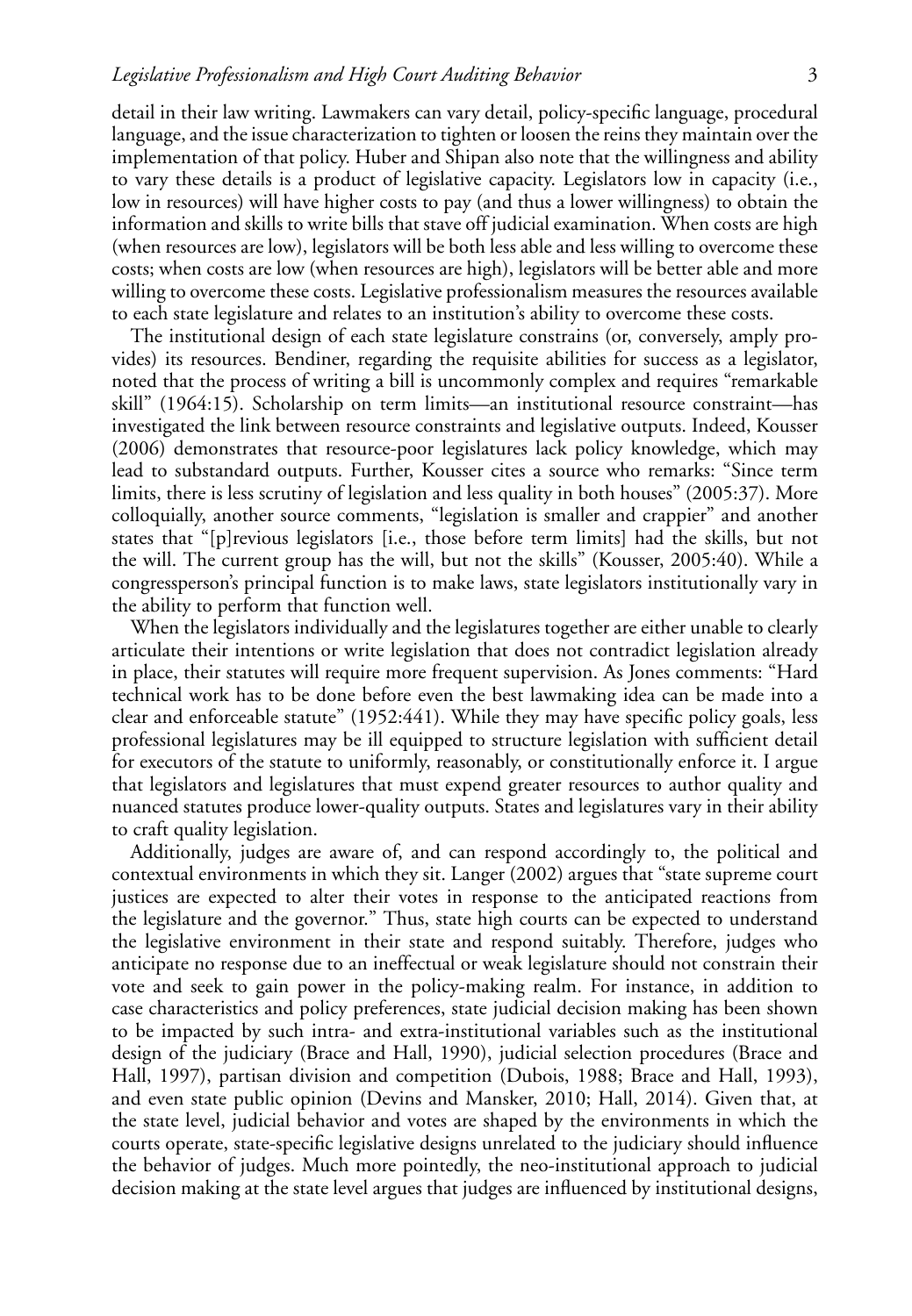rules, and circumstances that place their decisions into a broader political context. Judges are aware of these circumstances and, when possible, utilize them to their advantage. When legislatures are low in professionalism, state high court judges can exert powerful force in the policy process.

To be clear, I do not argue that judiciaries more *successfully* confront low-professionalism legislatures (i.e., overturn their statutes); while I suspect this to be the case, it is not under consideration here. Instead, I suggest that ambitious judiciaries choose to engage more frequently when the legislature is low in professionalism (i.e., select cases where a statute *may* be overturned). More colloquially, when the judiciary senses that its opponent is weak, it schedules more games; while the presumption is that the judiciary wins these matches, that proposition is not empirically investigated here. $3$ 

## **Professionalism as a Resource Indicator**

Several scholars have generated professionalism indices (Grumm, 1971; Citizen's Conference on State Legislatures, 1971; Bowman and Kearney, 1988). However, Squire's (1992, 1997, 2007) has become a standard predictor in the field of state politics. Despite using only three indicators, this index is equally as valid as those that include a greater number of predictors (Mooney, 1995). This index includes time in session, salary, and staff size (relative to U.S. Congress) to capture the ability and capability of a legislature.

The first indicator, session length, records the frequency with which a legislature meets. For example, as of 2015, the Texas legislature meets in January of every odd-numbered year and is limited to meeting for only 140 calendar days. Conversely, Michigan's legislature meets every year, with no session limits, and meets year-round save for periods of recess. Simply, Michigan legislators have more time to cultivate expertise that will aid in authoring bills and better enable them to resist litigation. The next indicator is salary size. As of 2015, a Texas legislator is paid \$7,200/year; comparatively, a Michigan legislator is paid \$71,685/year. In addition to only working biannually, a Texas legislator may require additional employment outside of the legislature in order to maintain a living wage. This would further remove an elected official from legislative duties, reducing opportunities to generate the necessary experience detailed above. Finally, the legislative professionalism index includes a measure of staff size. Consider two states of nearly equal size: Florida and New York. The former, in 2009, had 1,457 permanent legislative staff and the latter, in the same year, had 2,676, nearly an 84 percent difference in staff size. All else equal, the legislature in Albany has more resources dedicated to policy making than the legislature in Tallahassee.

Figure 1 displays the average and range of legislative professionalism for each state. While states generally maintain their position through the years here analyzed, some states—such as Wisconsin and Pennsylvania—have seen drastic changes in their legislature's level of professionalism. Figure 1 also makes clear that two groups of states—namely, California and New York, but also Michigan, Wisconsin, Pennsylvania, Massachusetts, and Ohio commit much greater resources to their legislatures relative to their counterparts. The sample observed range of legislative professionalism, which is bound 0–1, is 0.02–0.62. The distribution is positively skewed; the mean score is 0.18, and nearly 60 percent of observations fall below the average.

<sup>&</sup>lt;sup>3</sup>Various data limitations complicate testing such a question.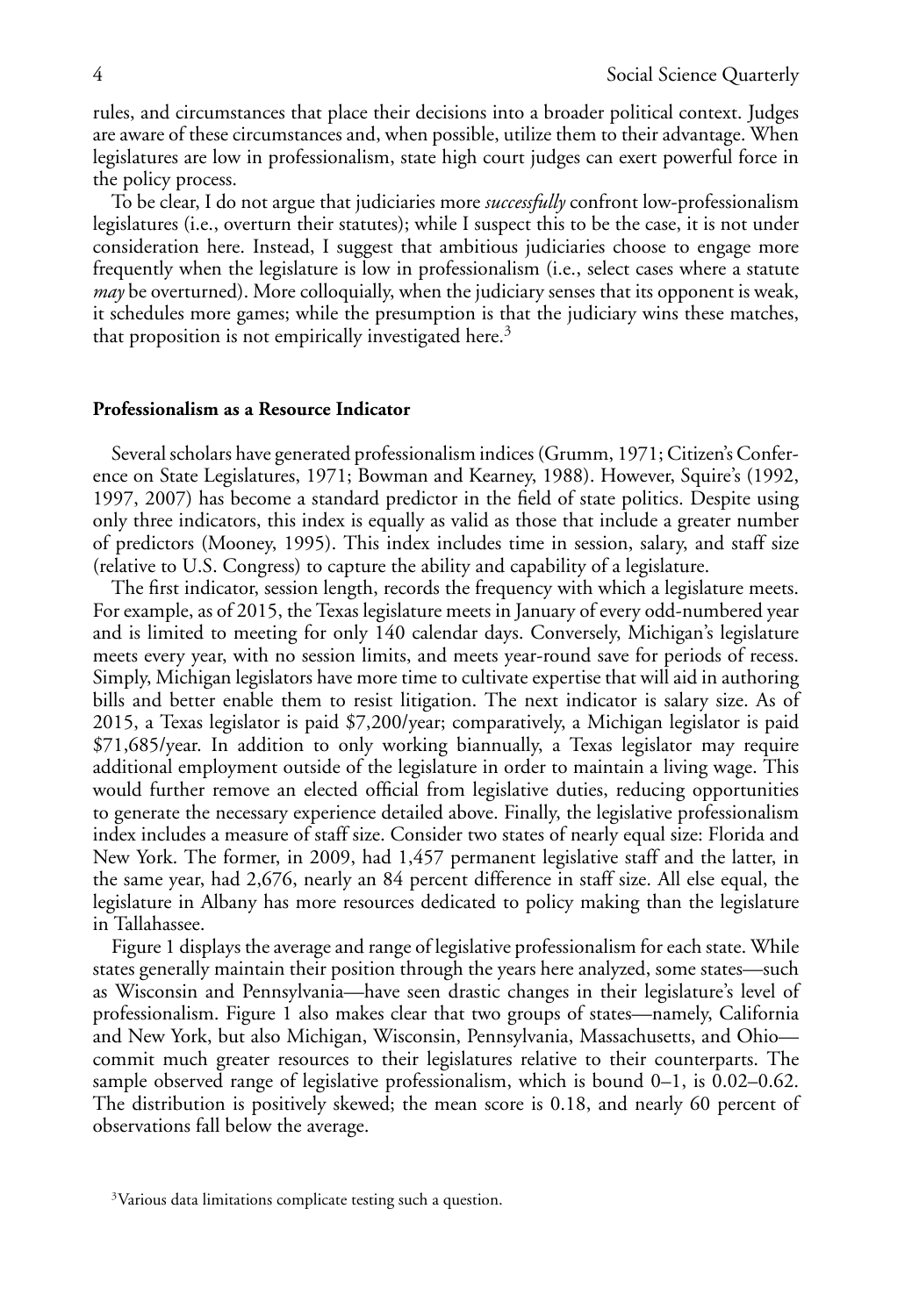## FIGURE 1

Range of Legislative Professionalism



NOTE: Closed circles represent average legislative professionalism score for each legislature. Solid horizontal bars represent the minimum and maximum professionalism values for each state from 1998 to 2009. Alaska and Hawaii are absent in analysis due to missing independent variables, and as such are absent here.

## **Measurement and Methodology**

To test the expectation that courts are more likely to audit legislatures when they lack the resources to protect themselves, and because the resources available to each branch are not static, I analyze court-years.<sup>4</sup> The dependent variable is "legislature" cases, which are cases where the text for the reason for the appeal or litigation refers to the legislature or

<sup>4</sup>Some independent variables are missing for certain court-years. A model with 574 court-years across 48 state courts (excludes Alaska, Hawaii, Nebraska, and Indiana), found in the supplementary materials, produces results similar to those presented below.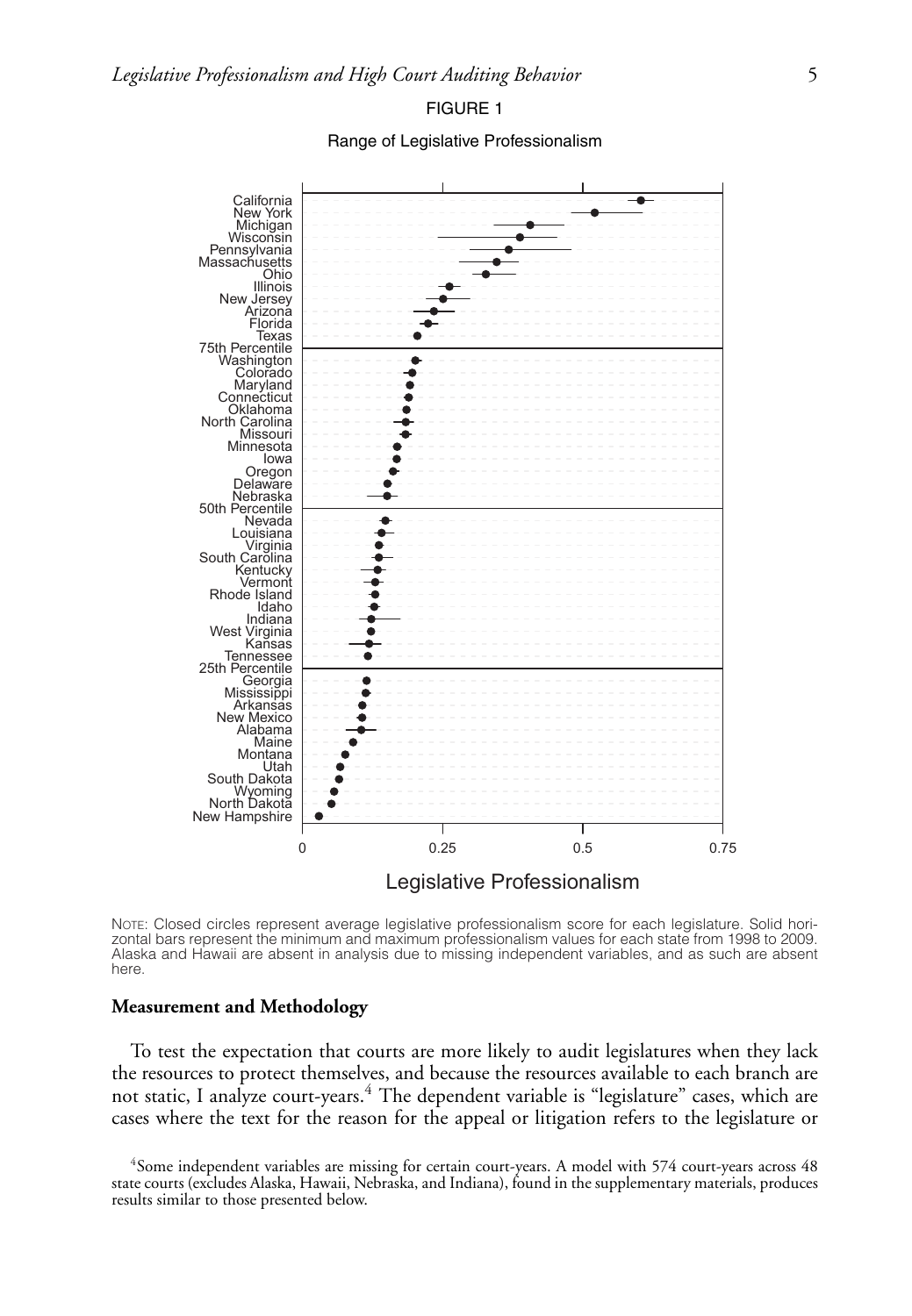an act thereof.<sup>5</sup> To calculate this variable, I utilize Hall and Windett's (2013) data set and determine when the procedural posture for a particular case mentions a specific legislative act, statute, etc. I select legislature cases to test this hypothesis because they represent cases that the legislature itself had a hand in crafting. It would be inappropriate to suggest that a high court is considering the strength of the legislature when deciding to review a criminal procedure case that is challenging, say, law enforcement practices. In such a case, the high court would be exercising its authority over either law enforcement or a lower court.<sup>6</sup> Instead, the goal is to record only those cases where an appeal is being sought in a case that referenced or challenged specific legislation, its constitutionality, its implementation, etc.<sup>7</sup>

Two examples from Alabama highlight the types of cases that comprise legislature cases. First, regarding an instance in which a legislature's outputs were challenged, a lower Alabama court "found that Ala. Code . . . 15-22-26 was not unconstitutionally vague on its face . . . " The constitutionality of an Alabama statute was unclear and needed clarification by the judiciary. As noted above, the lower court's ruling has no bearing on inclusion in legislature cases. Second, in an instance where the legislature signals it weakness but not necessarily through a low-quality legislative output: "The Alabama Senate, through Ala. S. Res. 88, requested the opinion of the Justices of the court as to whether Ala. S. Bill 20 violated Ala. Const. § 213 as amended."

State high courts generally hear around 10–30 legislature cases in a given year. The number of legislature cases ranges from 1 to 79 in a court-year, the mean number of such cases per court-year is 21.6, and the modal value is 23. Although many studies operationalize docket allocation of a certain issue as a proportion of total cases (e.g., Brace and Hall, 2001), my dependent variable is a count. I do this for two reasons. First, there is a relatively low absolute number of these cases compared to overall docket size. Second, and more importantly, a proportion would only be appropriate if judicial dockets were at capacity, a circumstance that is unlikely to be true and unreasonable to assert.

# *Control Variables*

I control for a number of factors that may be related to the number of total cases that may arise in a state, as well as the judiciary's willingness to oversee the legislature. First, and

<sup>5</sup>Information regarding the search criteria for selecting these cases appears in the supplementary materials. It is possible that the selection procedure missed some cases that would reasonably fall within this category. The "ProceduralPosture" variable in the Hall and Windett (2013) data set only contains so many characters of the text for the reason for appeal. If one of the search criteria appears after the character limit (i.e., if a complaint actually mentioned the legislature, but the invocation occurred after the character limit), then that case would not be coded as a legislature case. However, there is no reason to believe that this would be a systematic problem. That is, it is unlikely that appeals from, say, Vermont invoke the legislature later in their procedural posture than do appeals from New Hampshire. Further, on occasion, a case makes reference to the legislature only to denote the act of the legislature under which an individual was convicted; as detailed in the supplementary materials, the results displayed below are robust to excluding both civil and criminal procedure

cases and eliminating all cases that use terms such as "pursuant" and "under."<br><sup>6</sup>Exercising authority over a lower court is not itself problematic; indeed. most legislature cases are those that are appealing lower court rulings. Cases that are challenging a lower court's dispensation of a challenge to a state legislature's work (i.e., appeals to overturn a lower court's ruling on a legislature case) are an indicator of the quality of legislative output. Appeals are costly. While there is no explicit (or implicit) assumption that frivolous appeals are not pursued, if there is lower court controversy, or if appellant attorneys cannot decide

which appeals are worth pursuing, it is an indication to the high court that a case is worth carefully reviewing.<br><sup>7</sup>Implementation may also be a complaint toward the body implementing the legislation. However, this should still signal a state's high court that something is awry. It is also important to note that some cases that make their way to the high courts are legislative requests for advisory opinions. Their inclusion is similarly justified; such requests act as a signal that the legislature must defer to the judiciary.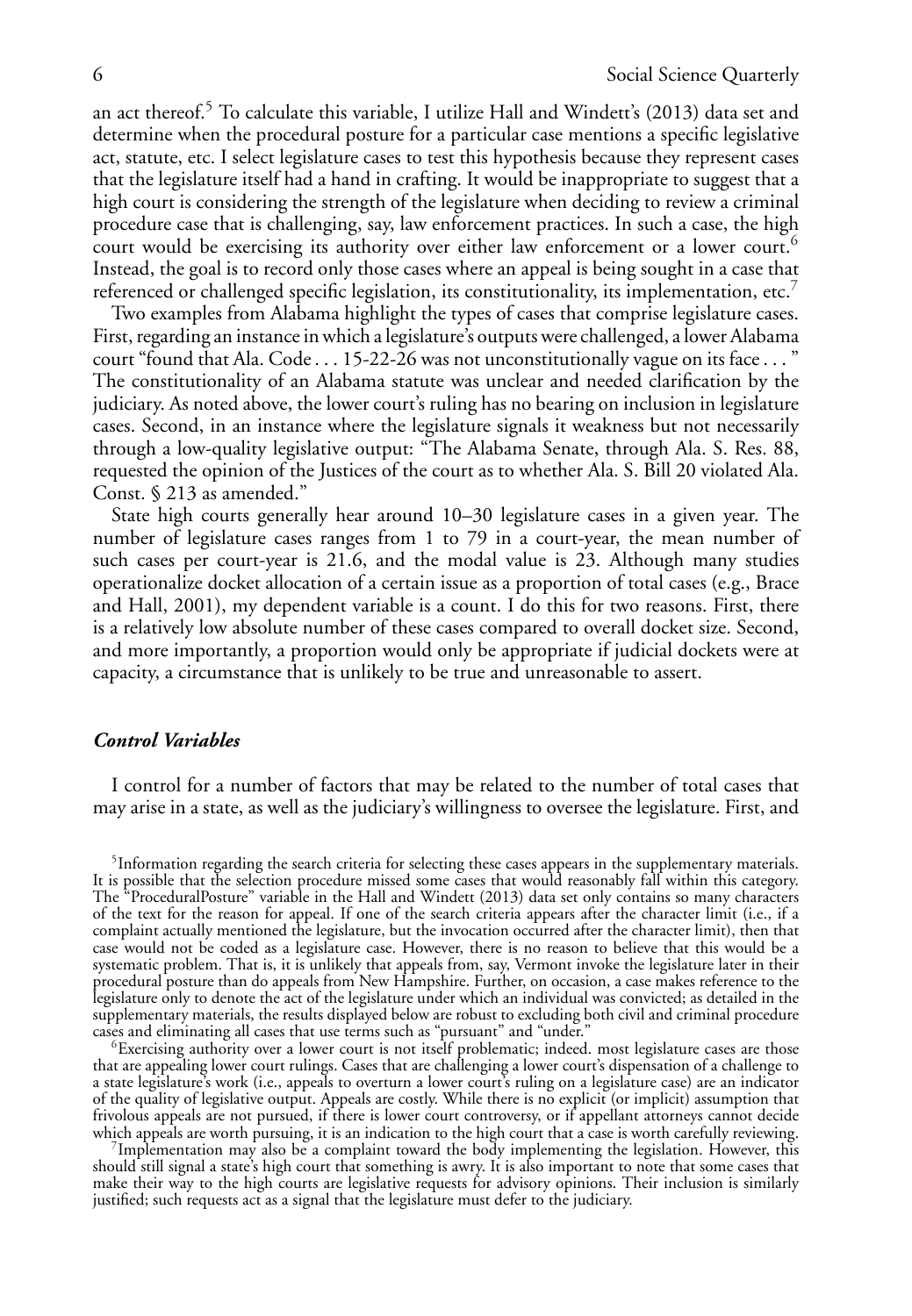highly related to legislative professionalism, legislative term limits may impact the outputs of the legislature. The impact of legislative term limits are well studied and the evidence suggests that term-limited legislatures are simply less capable of producing high-quality outputs when compared to their temporally unconstrained counterparts (e.g., Kousser, 2005, 2006; Lewis, 2012). I control for the possibility that this increases the dimensions on which litigation and judicial inquiry may focus.

Importantly, it seems obvious that the judiciary should be less inclined to review a legislature that is ideologically proximate, regardless of the ideological distance when the act of the legislature in question was penned. In other words, if judicial review is an intentional act by the judiciary to expropriate policy making, it may have little desire to do so if it is appropriating power from a political ally. As such, *Ideological distance* is a measure of the distance between the judiciary and the legislature in a given year. These values were calculated using information from Bonica (2013, 2014), which produces comparable ideology scores based on common financial donors. The ideology scores for the judiciary are from Bonica and Woodruff (2015). To calculate legislature ideology, I determined the winners in each election, relative to the last election cycle, to identify who comprised a Congress for a given time period. The variable is calculated as the absolute difference between the median state high court justice and the median ideology score for a state's lower chamber.<sup>8</sup> Low values indicate ideological proximity and large values indicate ideological divergence.

Similarly, judges may be more or less willing exercise judicial oversight when they feel less threat of retribution. Therefore, I include *Divided government* for when the legislature and governor are of different parties.<sup>9</sup> When this is the case, the justices may perceive the likelihood of a governor passing court-curbing legislation to be low, and therefore expect to realize little retaliation.

Further, 40 states have *Intermediate appellate courts (IAC)*. This presence could impact the number of legislature cases a high court is willing to place on its docket if case outcomes at the lower court are congruent with the decision a higher court believes it would reach, or if illegitimate cases are weeded out. The presence of an IAC is an imperfect measure of docket control. That said, it still serves as an indicator of when high court justices are less constrained and when the amount of information available to them regarding a case is greater. Further, some justices do not have discretion over certain types of cases, regardless of whether they have some measure of docket control. Most notably, many courts are required to hear appeals on capital punishment cases. *Death penalty state*, an indicator that the state exercises capital punishment, accounts for the lack of control over this element of the docket.

The number of legislature cases placed on a docket may be directly related to state court capacity. As Brace and Hall (2001) note, much like state legislatures, state judiciaries vary in the resources available to them. For example, some states have five high court justices, others have nine. Indeed, it would be remiss to assume that underresourced judiciaries are capable of exploiting underresourced legislatures. Simply, larger, more heavily resourced courts will be better equipped to hear more cases, write more decisions, and better select cases where they can disproportionately influence public policy. Therefore, *Judicial resources* must be controlled for to rule out the possibility that the number of cases referencing an act of the

<sup>8</sup>This excludes Nebraska, which has a unicameral legislature, from consideration. I choose the lower chamber because the chamber that tends to have less experienced officials may be more responsible for

 $\rm{^{9}Gover}$  Covernor Angus King from Maine was elected as an independent. As a U.S. senator, he caucuses with the Democratic Party. I consider him a Democrat.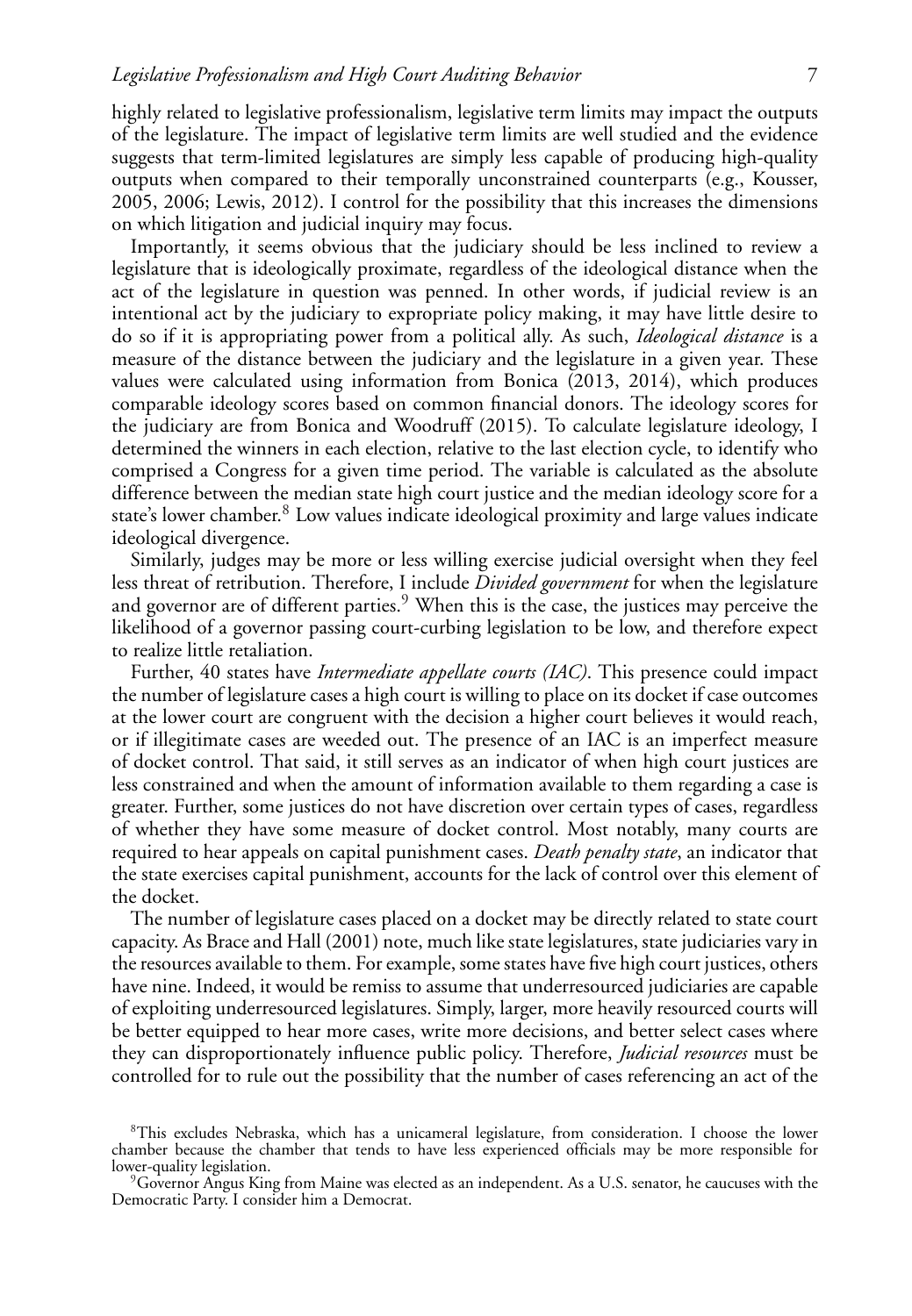legislature on the docket is a product of judicial capacity, not legislative professionalism. This variable comprises the predicted values from the first unrotated factor of an exploratory factor analysis that included the following items: judges per capita, staff allocated to the chief justice, staff allocated to the associate justices, and central staff.<sup>10</sup>

Judges may be less willing to review the legislature when they are electorally accountable and such actions may be used against them in an election cycle. Indeed, there is evidence of behavioral changes in state judges due to electoral pressures, such as altering votes in death penalty cases to align with state public opinion when nearing election (Hall, 2014). Therefore, the number of cases added to a docket could vary if a justice faces an election in that state's *Electoral system*, which is an indicator that the selection method in the state is electoral, as opposed to appointment.<sup>11</sup>

Regarding characteristics of the state environment that may alter the number of cases on the docket, pressures from nongovernmental actors (i.e., special interest groups) may affect the quality of legislation produced as well as docket size. Business interests may, for example, pressure legislators to include loopholes, breaks, or exemptions that increase the complexity of the tax code; such statutes may lead to legal action. Further, certain interest groups may utilize the courts as an avenue for their policy agendas. Alternatively, a high density of interest groups may reduce judicial burden, possibly via legal briefs, and reduce the number of cases the justices see as viable. Thus, I include *Interest group density*, as measured by Tandberg (2007), to account for the possibility that certain groups alter the number of appeals in a given year.

I also include the total number of cases each state high court heard in a given year. This is in order to control for the possibility that more legislature cases are simply a result of a greater number of cases overall. Finally, we might expect variation in a state's capacity to produce cases to account for some of the variation in the actual number of cases. Thus, I include *Attorneys*, which is the number of attorneys in a given state in a given court-year, as an exposure variable that accounts for the fact that different states vary in their "ability" to produce such cases.12 Exposure (or offset) variables constrain a particular predictor to be equal to 1 and "transforms" the dependent variable into a rate (e.g., Baetschmann and Winkelmann, 2012). This is an advantageous approach for a number of reasons. First, it utilizes the proper probability distribution. More importantly, given that all the predictor variables are "interactions" when related to the dependent variable through a link function, when including the term in a model and obtaining appropriate standard errors (as opposed to merely placing it as the denominator of a dependent variable), the variance–covariance matrix will reflect this association between all of the estimates. That is, one can gain greater precision in a variables of interest (as well as controls) when estimating the offset/exposure variable. To be clear, this approach transforms the count to make it the number of legislature cases heard per court-year across the number of attorneys, yet model interpretation remains unchanged.

 $10$ The factor analysis indicates that these items reduce to a decidedly unidimensional factor; the eigenvalue for the first factor is 1.54 (the second is 0.16) and these items account for about 89 percent of the variance in

<sup>&</sup>lt;sup>11</sup>This includes partisan, nonpartisan, and retention elections.<br><sup>12</sup>An alternative specification would be to use state population. Using state population—which is correlated with the number of attorneys;  $\rho = 0.77$ —yields similar substantive and identical statistical results. However, number of attorneys is more appropriate theoretically. An individual can file multiple cases, as can an attorney, but it is less likely that an individual can do so *without* the attorney. Therefore, I argue that attorneys more closely approximate capacity than does population. Moreover, I purposely avoid using anything that the court itself can influence—such as the total number of cases—as an exposure variable. Finally, total number of cases would be inappropriate for the reasons listed above regarding assumptions about docket capacity.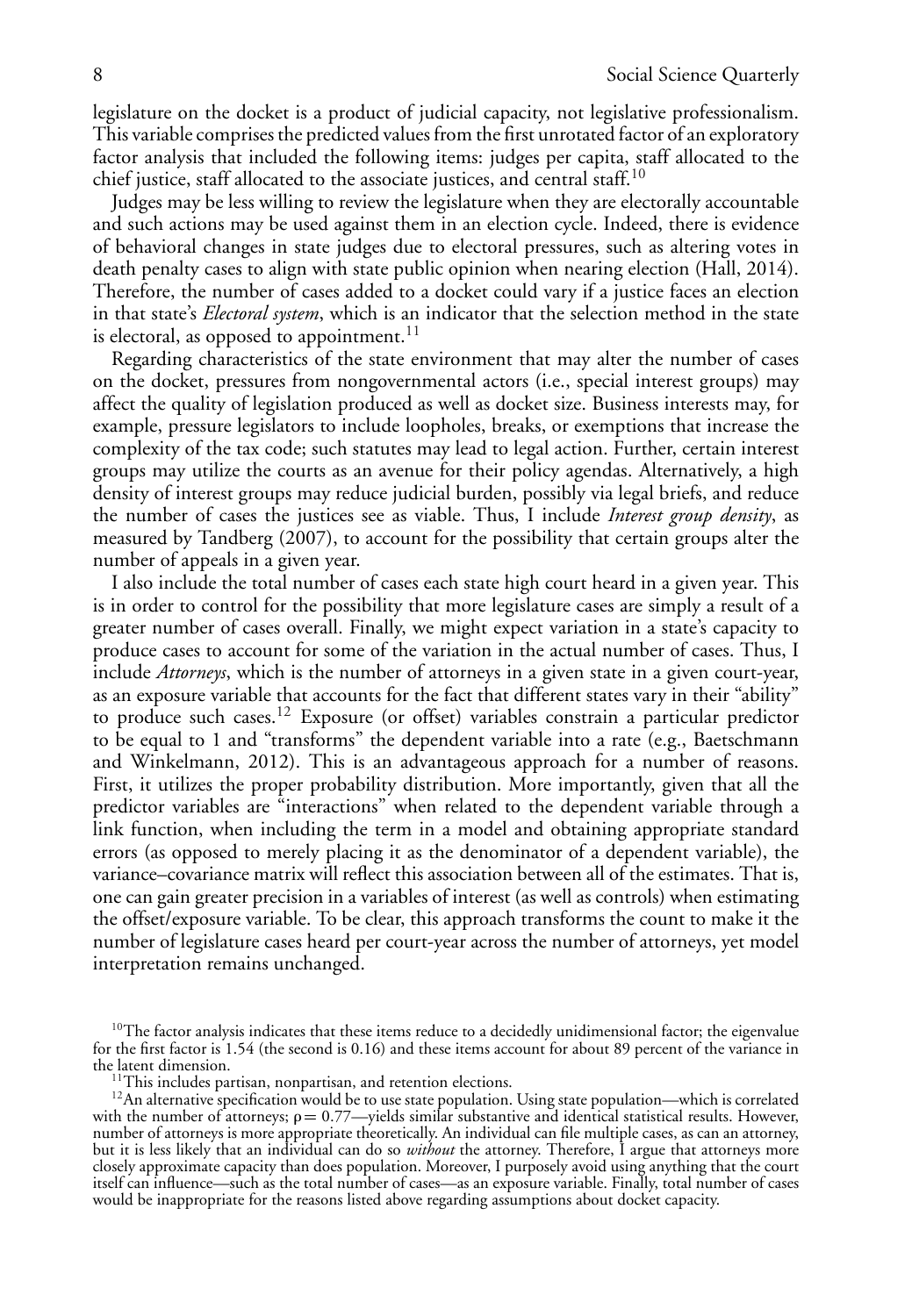#### TABLE 1

| Variable                     | Coefficient | <b>SE</b> |
|------------------------------|-------------|-----------|
| Legislative professionalism  | $-2.07*$    | 0.77      |
| Ideological distance         | 0.03        | 0.06      |
| Judicial resources           | $-0.59*$    | 0.16      |
| Term limits                  | $-0.10*$    | 0.05      |
| Divided government           | 0.04        | 0.04      |
| Intermediate appellate court | $-1.30*$    | 0.32      |
| Death penalty state          | 0.41        | 0.20      |
| Electoral system             | 0.39        | 0.25      |
| Interest group density       | $-0.31$     | 0.19      |
| Total cases heard            | $0.00*$     | 0.00      |
| Attorneys                    |             | Exposure  |
| Constant                     | $-5.55*$    | 0.33      |
| Dispersion parameter         | $-2.29*$    | 0.12      |
| State random effects         | $0.65*$     | 0.15      |

## Mixed-Effects Negative Binomial Regression of Legislature Cases onto Legislative Professionalism

∗*p <* 0.05 with respect to two-tailed test.

In a long-term analysis there is some concern regarding the endogeneity of judicial oversight and legislative outputs. That is, the legislature may pass court-curbing legislation that can hamper the court's ability to review the legislature. And while this does occur from time to time (e.g., in 2015 in Georgia), I harbor few concerns regarding this matter. I contacted (via email and telephone) state high courts to inquire on staffing changes in the time period analyzed. Montana (which is one standard deviation above the average number of legislature cases) noted that there were staffing changes in this period (although the person whom I contacted could not confirm the exact year they occurred). However, these institutional changes were internal decisions *by the judiciary*, as opposed to legislatively decreed. Further, the legislature in Florida—a state with multiple court-years in the 95th percentile of legislature cases—passed legislation that *increased* the number of clerks in response to increased workload. Given this evidence, it does not appear that legislatures, even those that are reviewed at the highest rates within the data, are enacting any retributive legislation in response to high judicial oversight.

To determine the effect of legislative professionalism on the use of judicial oversight in cases that reference an act of the legislature, I estimate a mixed-effects negative binomial regression. A negative binomial is more appropriate than its Poisson counterpart given the overdispersion of the dependent variable. The mixed-effects model allows for random variation by state. Should there be any nuance in states that may impact docket size that cannot be accounted (e.g., differences in legal culture), these effects should be captured by the random component.

## **Results**

The regression explaining the effects of legislative professionalism on high court justices' evaluation of legislature cases appears in Table 1.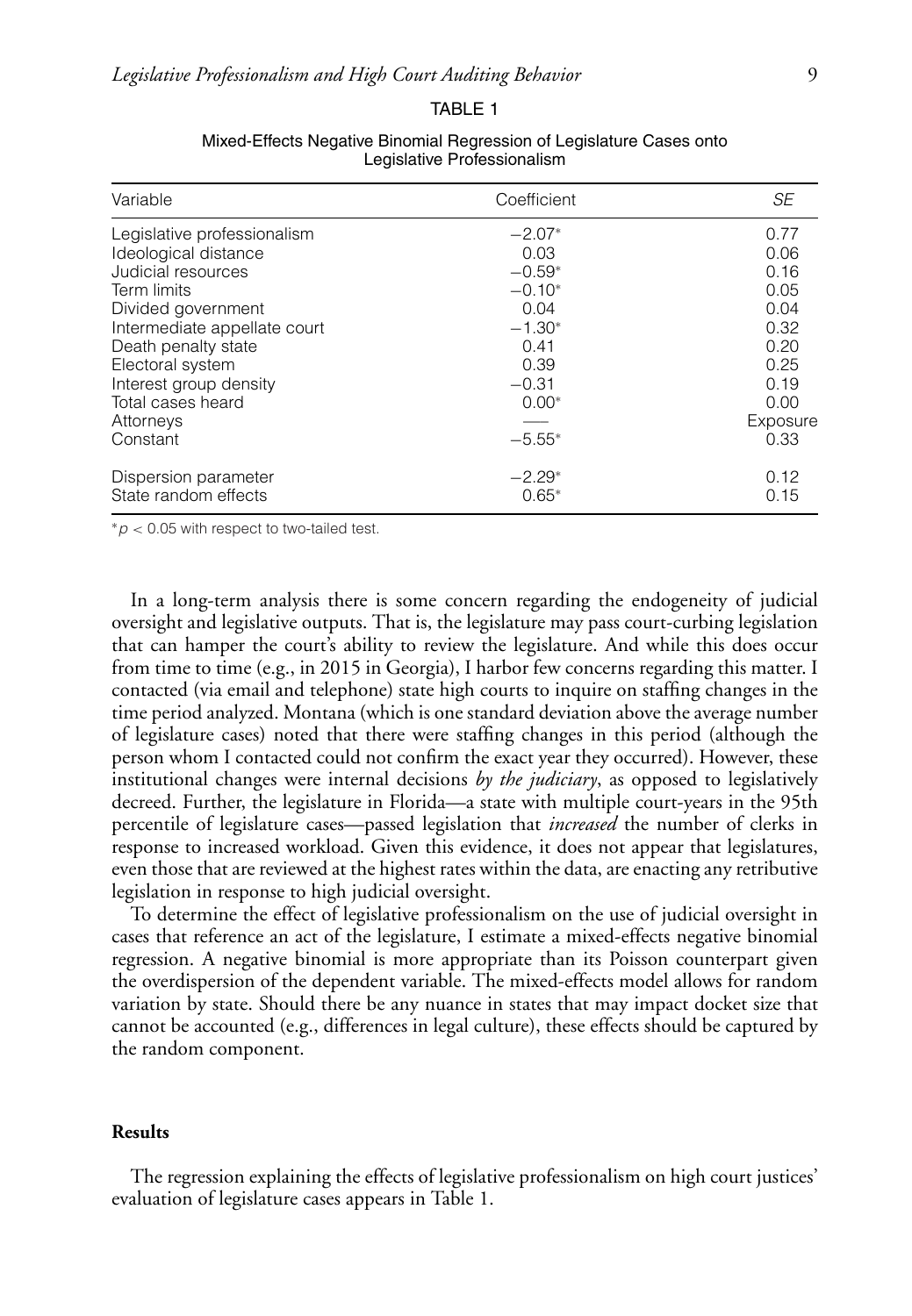## FIGURE 2





NOTE: Dashed lines represent 95 percent confidence intervals. Vertical lines indicate placement of *x*-axis observation.

The main variable of interest—legislative professionalism—is, as expected, negatively related to the number of legislature cases added to a docket in each year.<sup>13</sup> This suggests that there is indeed a relationship between legislative professionalism and judicial auditing behavior. Stated differently, the institutional design of one branch of government has unintended consequences on the behavior of the other branches; in this instance, the design of the legislature has unintended consequences on the behavior of state high courts. It appears that legislatures low in resources cannot craft legislation in such a manner to keep it off of state high court dockets, which indicates more active oversight on the part of the judiciary. It may also suggest that the judiciary attempts to insert itself in the interinstitutional struggle for policy creation. In other words, state judiciaries might attempt to appropriate policy-making power from weaker branches.

The practical effect of this relationship is displayed in Figure 2. All else equal, across the range of legislative professionalism, the expected number of legislature cases drops from around 30.4 cases to around 11.1, a  $-63$  percent change. In other words, while there is no level of legislative professionalism at which the judiciary entirely foregoes oversight, review cases become rarer as professionalism increases. This is equivalent to moving from legislature cases comprising just under 20 percent of the average court-year docket to around 4 percent. There are two interpretations of this effect. The first is that

<sup>&</sup>lt;sup>13</sup>Multiplicative interactions between legislative professionalism and both ideological distance and judicial resources were investigated. As shown in the supplementary materials, neither has any substantial impact on legislative professionalism's effect on state judicial oversight. Likewise, an interaction between ideological distance and divided government was tested to determine if ideologically deviant judiciarys avoided review when the legislature and executive were unified and capable of curbing the court. There is no statistically or substantively significant relationship.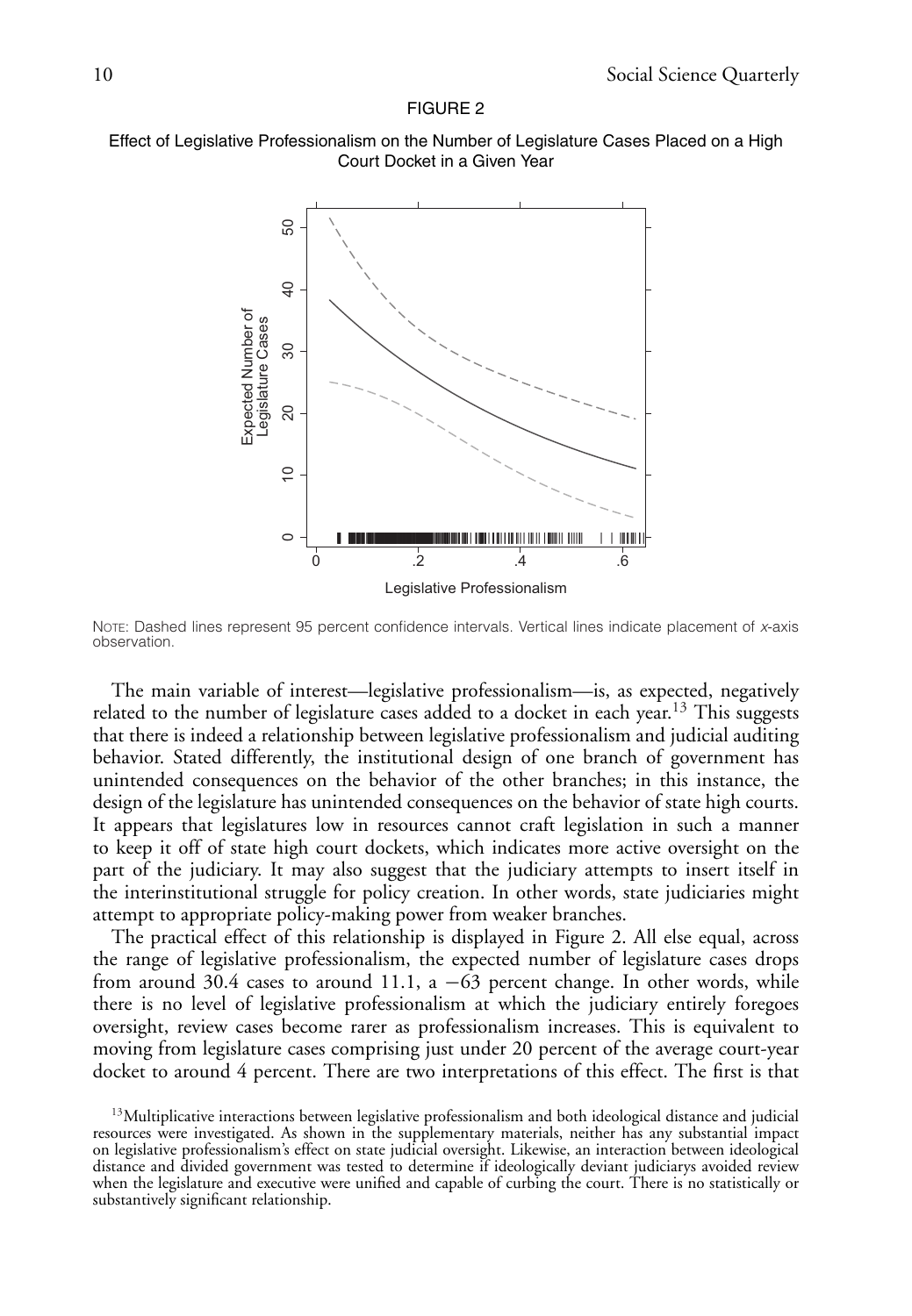the judiciary is more wary of reviewing a legislature that is capable of defending itself from constitutional encroachments. The second is that more professional legislatures simply require less oversight. Regardless of the true nature of the relationship, the effect is clear: when legislatures are institutionally rich (poor) in resources, the judiciary plays a smaller (larger) role in public policy making.

Other predictors are also significant in the model. First, there is a negative relationship between judicial resources and the number of legislature cases heard annually. The negative sign of this coefficient might indicate that the most professional judiciaries are adept at selecting only the cases where they can contribute politically. Next, the presence of an IAC—a coarse measure of docket control—is, as expected, negatively related to the number of legislature cases that appear on a high court's docket. State court judges with a plenary docket appear able to be selective regarding the cases they choose to hear, possibly choosing to review cases that offer the best opportunity to create public policy or those for which they expect the least amount of legislative backlash. Term limits have a small and negative impact on legislature cases, which counters expectations. The total number of cases does appear to increase the number of legislature cases, but only to a small degree. Finally, there is a nontrivial random effect for each state.

## **Conclusion and Discussion**

In this article, I sought to determine whether the institutional structure of the legislature impacts judicial willingness to audit the legislature. Specifically, do legislative outputs produced by a low-professionalism legislature lead to greater judicial oversight, potentially creating disproportionate judicial power in the public policy-making process? The results suggest that this is the case. Supreme courts in states low in legislative professionalism will add a greater number of cases evaluating the legislature to their docket; conversely, supreme courts in states high in legislative professionalism will add fewer such cases to their docket. The number of cases that specifically reference an act of the legislature that make their way to state high court dockets is a product of that state's level of congressional resources.

These effects are irrespective of factors that may decrease a judge's willingness to oversee his or her political counterparts, as well as state characteristics that may produce court cases. Indeed, it appears that highly professional legislatures are able to avoid review. These results demonstrate that the provisions offered to a state's legislature influence the behavior of the judiciary. A state whose legislature is institutionally constrained by the resources provided to it involuntarily empowers judicial oversight more than an unconstrained state. These findings speak volumes about the importance of institutional resources. Finally, this finding holds normative implications for democratic theory, the separation of powers, and both constitutional and institutional design.

There are, however, potential weaknesses to this study. First, the behavior captured here only signals concern with the legislature. More pointedly, judiciaries in states where legislative professionalism is low add more legislature cases to their docket, but this says little of how frequently the legislature is actually overturned. It may be the case that some judiciaries are not behaving exploitatively but instead simply monitor the outputs of the legislature and only act (i.e., overturn) when necessary. This possibility does not detract from the relationship here uncovered. Indeed, signaling greater concern with the legislature is still an audit of its outputs, and the evidence here shows that more professional legislatures are audited fewer times per court-year.

Further, there are other ways that the judiciary could check the legislature that may not be reflected here. For example, a state high court could establish rules on how lower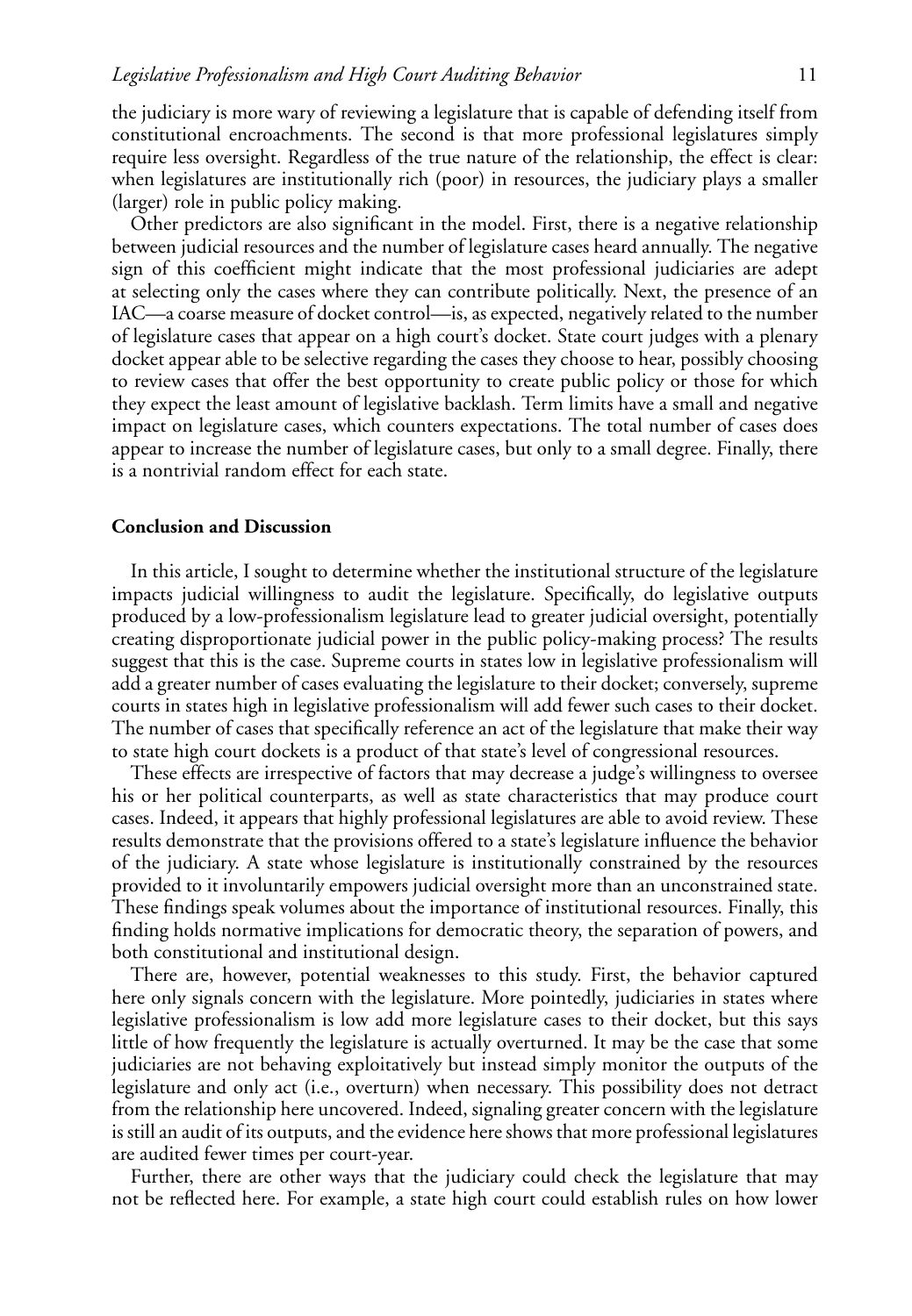courts must decide on certain legislature cases. Such an instance, while not necessarily overturning the legislature, may be a particularly attractive way for the judiciary to oversee a low-professionalism legislature. Finally, in this design I assume entirely rational behavior. In other words, I assume that higher-professionalism legislatures are better resourced to retaliate and that judges will know when retaliation is likely and therefore avoid review. However, there are many instances—for example, at the inception of a new Congress where judges may be uncertain about their ability to review.

There are troubling normative implications of the legislature inadvertently delegating part of its constitutional authority to other branches, particularly the production of a democratic deficit. While there is evidence that, where possible, the public holds judges responsible for their actions on the bench (e.g., Hall, 2014), it is far less likely that citizens will be aware of disproportionate judicial influence in an ordinary audit of the legislature than in, say, capital punishment cases. Beyond this, if judges are actively pursuing cases where they can implement public policy, they are choosing to claim the silences left by inadequate legislative resources, as opposed to advocating those silences be redressed. What is more, even for judges that are elected, by co-opting legislative responsibility they are representing constituencies by which they were not elected; this is an even more troubling prospect where judges are appointed. While most certainly unintended, states that institutionally ill equip their legislatures to perform their constitutionally defined duty are openly subjecting themselves to less representation than states that properly equip their deliberative branch. Limiting the resources offered to the legislature may induce a democratic deficit.

#### **REFERENCES**

Baetschmann, Gregori, and Rainer Winkelmann. 2012. "Modelling Zero-Inflated Count Data When Exposure Varies: With an Application to Sick Leave." *University of Zurich Department of Economics Working Paper* 61.

Bendiner, Robert. 1964. *Obstacle Course on Capitol Hill*. New York: McGraw-Hill.

Bonica, Adam. 2013. *Database on Ideology, Money in Politics, and Elections: Public Version* 1. Available at -http://data.stanford.edu/dime.

———. 2014. "Mapping the Ideological Marketplace." *American Journal of Political Science* 58(2):367–386.

Bonica, Adam, and Michael J.Woodruff. 2015. "A Common-Space Measure of State Supreme Court Ideology." *Journal of Law, Economics, and Organization* 31(3):472–98.

Bowman, Ann O'M., and Richard C. Kearney. 1988. "Dimensions of State Government Capability." *Western Political Quarterly* 41:341–62.

Brace, Paul, and Melinda Gann Hall. 1990. "Neo-Institutionalism and Dissent in State Supreme Courts." *Journal of Politics* 52(1):54–70.

———. 1993. "Integrated Models of Judicial Dissent." *Journal of Politics* 55(4):914–35.

———. 1997. "The Interplay of Preferences, Case Facts, Context, and Rules in the Politics of Judicial Choice." *Journal of Politics* 59(4):1206–31.

–. 2001. "Haves Versus Have Nots in State Supreme Courts: Allocating Docket Space and Wins in Power Asymmetric Cases." *Law and Society Review* 35:393–417.

Citizen's Conference on State Legislatures. 1971. *State Legislatures: An Evaluation of Their Effectiveness*. New York: Praeger Publishers.

Devins, Neal, and Nicole Mansker. 2010. "Public Opinion and State Supreme Courts." *University of Pennsylvania Journal of Constitutional Law* 13:455.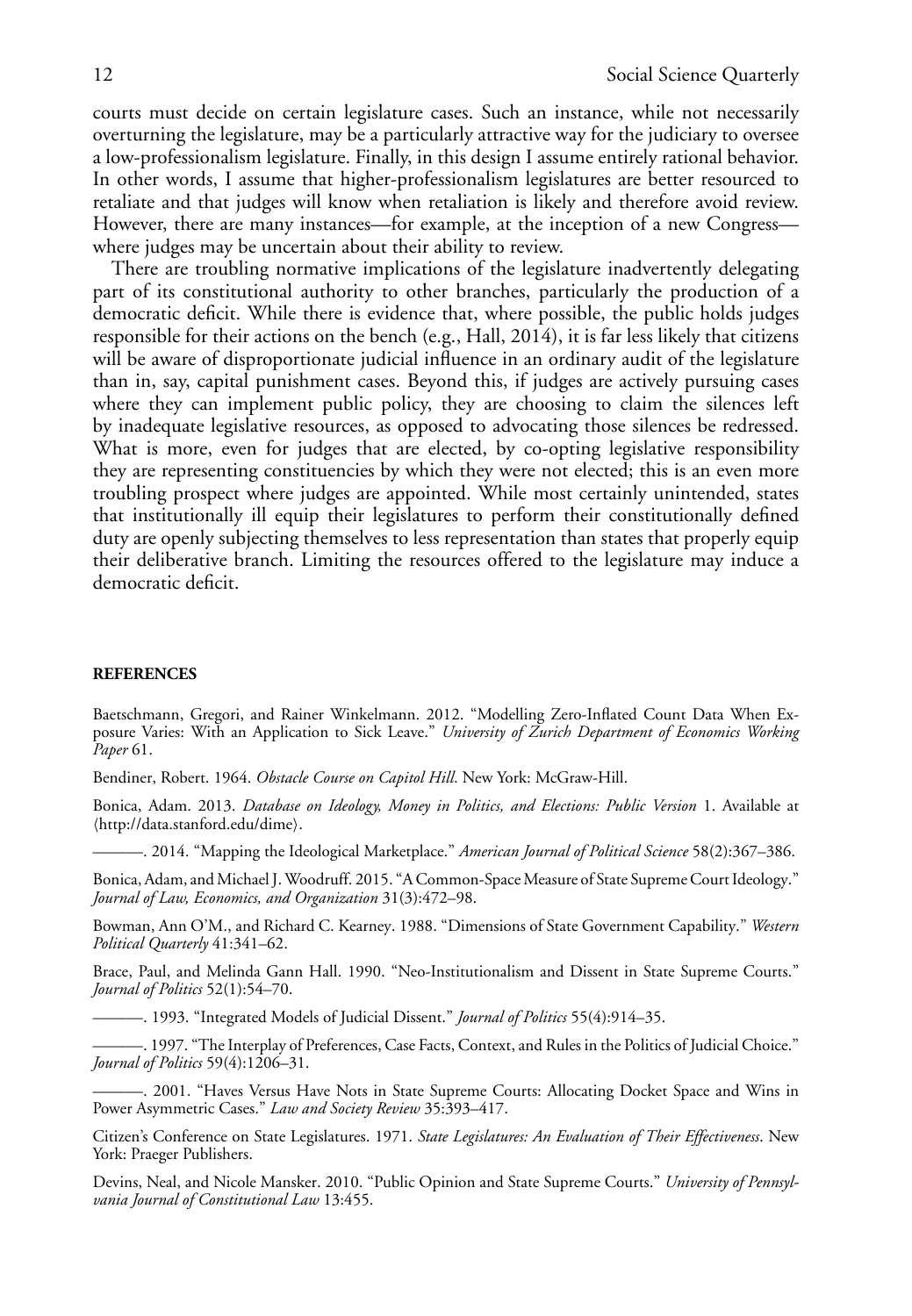Dubois, Philip L. 1988. "The Illusion of Judicial Consensus Revisited: Partisan Conflict on an Intermediate State Court of Appeals." *American Journal of Political Science* 32:946–67.

Epstein, David, and Sharyn O'Halloran. 1999. *Delegating Powers: A Transaction Cost Politics Approach to Policy Making Under Separate Powers*. Cambridge: Cambridge University Press.

Grumm, John G. 1971. "The Effects of Legislative Structure on Legislative Performance." Pp. 298–322 in Richard Hofferbert and Ira Sharkansky, eds., *State and Urban Politics*. Boston, MA: Little Brown.

Hall, Matthew E. K., and Jason Harold Windett. 2013. "New Data on State Supreme Court Cases." *State Politics & Policy Quarterly* 13:427–45.

Hall, Melinda Gann. 2001. "State Supreme Courts in American Democracy: Probing the Myths of Judicial Reform." *American Political Science Review* 95(2):315–30.

———. 2014. "Representation in State Supreme Courts: Evidence from the Terminal Term." *Political Research Quarterly* 67:335–46.

Huber, John D., and Charles R Shipan. 2002. *Deliberate Discretion? The Institutional Foundations of Bureaucratic Autonomy*. Cambridge: Cambridge University Press.

Jones, Harry W. 1952. "Bill-Drafting in Congress and the State Legislatures." *Harvard Law Review* 65(3): 441–51.

Kousser, Thad. 2005. *Term Limits and the Dismantling of State Legislative Professionalism*. Cambridge: Cambridge University Press.

———. 2006. "The Limited Impact of Term Limits: Contingent Effects on the Complexity and Breadth of Laws." *State Politics & Policy Quarterly* 6(4):410–29.

Langer, Laura. 2002. *Judicial Review in State Supreme Courts: A Comparative Study*. Albany, NY: SUNY Press.

Lewis, Daniel C. 2012. "Legislative Term Limits and Fiscal Policy Performance." *Legislative Studies Quarterly* 37(3):305–28.

Moncrief, Gary, and Joel A Thompson. 2001. "On the Outside Looking In: Lobbyists' Perspectives on the Effects of State Legislative Term Limits." *State Politics & Policy Quarterly* 1(4):394–411.

Mooney, Christopher Z. 1995. "Citiizens, Structures, and Sister States: Influences on State Legislative Professionalism." *Legislative Studies Quarterly* 20:47–67.

Squire, Peverill. 1992. "Legislative Professionalization and Membership Diversity in State Legislatures." *Legislative Studies Quarterly* 17:69–79.

———. 1997. "Another Look at Legislative Professionalization and Divided Government in the States." *Legislative Studies Quarterly* 22:417–32.

———. 2007. "Measuring State Legislative Professionalism: The Squire Index Revisited." *State Politics & Policy Quarterly* 7(2):211–27.

Tandberg, David A. 2007. "Politics, Budgetary Trade-Offs, and State Funding of Public Higher Education." Unpublished PhD Dissertation, The Pennsylvania State University.

Volden, Craig. 2002. "A Formal Model of the Politics of Delegation in a Separation of Powers System." *American Journal of Political Science* 46(1):111–33.

## **Supporting Information**

Additional supporting information may be found online in the Supporting Information section at the end of the article.

**Figure S1**: Histogram of Specific-Mention Cases by State 1998–2009

**Figure S2**: Histogram of Specific-Mention Cases from 1998–2009

**Figure S3**: Marginal Effect of Legislative Professionalism Across Observed Range of Absolute Ideological Distance Between the Judiciary and Legislature